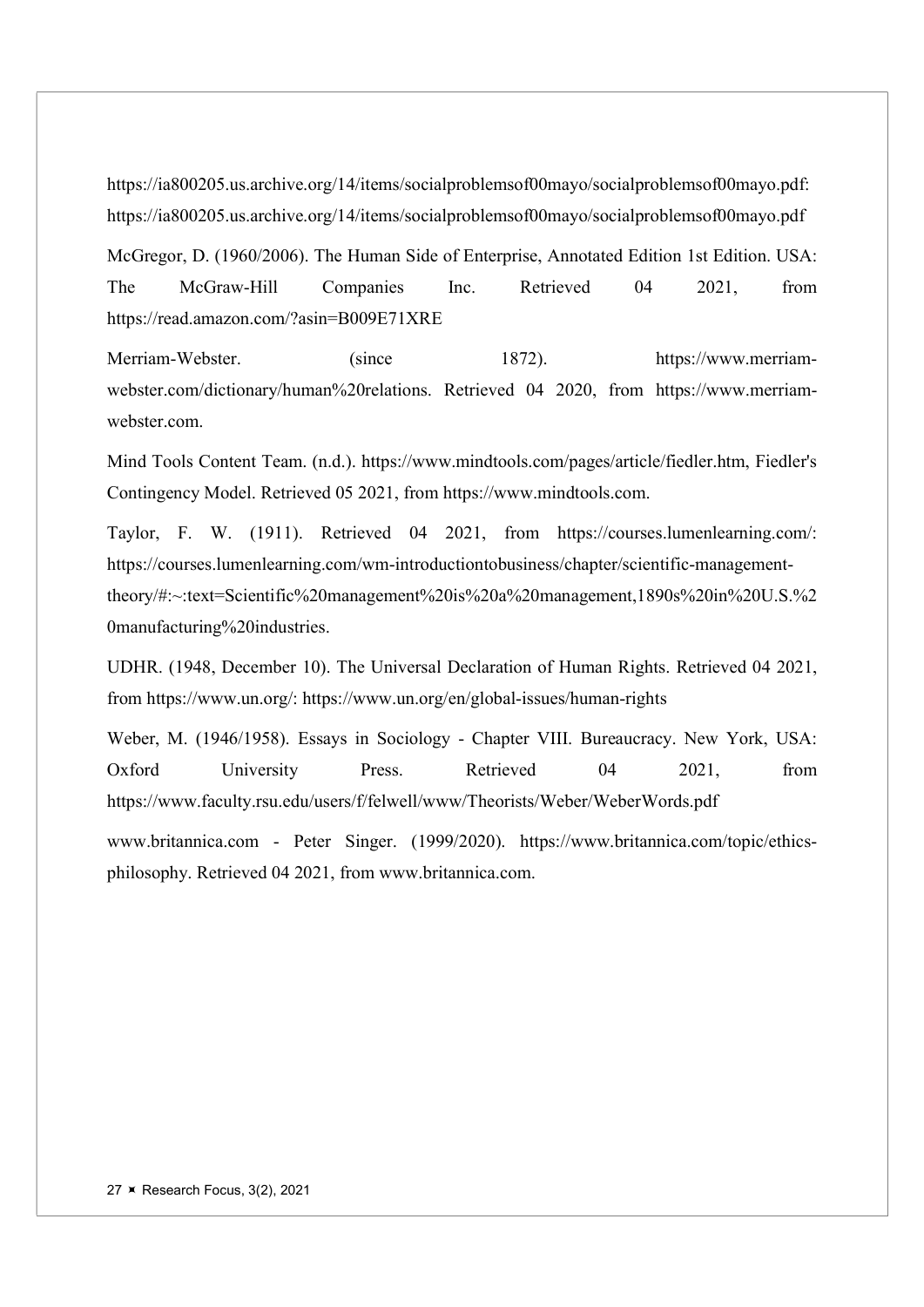# Ethics in Tourism. The Art of Travel after the Covid-19 Pandemic

Cristian CRETU

Business Administration in Tourism, School of Domestic and International Tourism Economy, Romanian-American University, Romania.

## Abstract

This paper is based on the premise that even covid-19 virus will not stop the individuals of this planet to have the desire to continue to travel and explore breathtaking destinations after this pandemic. The research was made in a way that will show the travel behavior and perception among travelers regarding the pandemic period in 2020 and the future potential plans to travel in a country that is known to offer safety for its visitors.

Keywords: tourism, travel, Covid-19, pandemic, behavior, safety

## Introduction

In human history, Pandemics have had a major influence. Many individuals have died, and economies have been seriously damaged in terms of social issues. As stated by the World Health Organization (WHO), the epidemic is considered to start when a virus/disease not detected previously, spread very fast and continuously throughout communities, rising the number of lifethreatening cases and a high percentage number of deceased individuals. However, pandemic prevention and isolation are not quite that easy to implement in the Covid case, the government and the heroes of the front line have faced many problems in organizing, introducing, and maintaining restrictions. The increased number of travels is perhaps the most significant aspect. When the airline traveling rate increases, in parallel, the virus spread rate also was rising, because the pandemic doesn't have borders. The tourism sector was one of the most affected industries because of the Covid19 pandemic restrictions. When all of a sudden, the international and domestic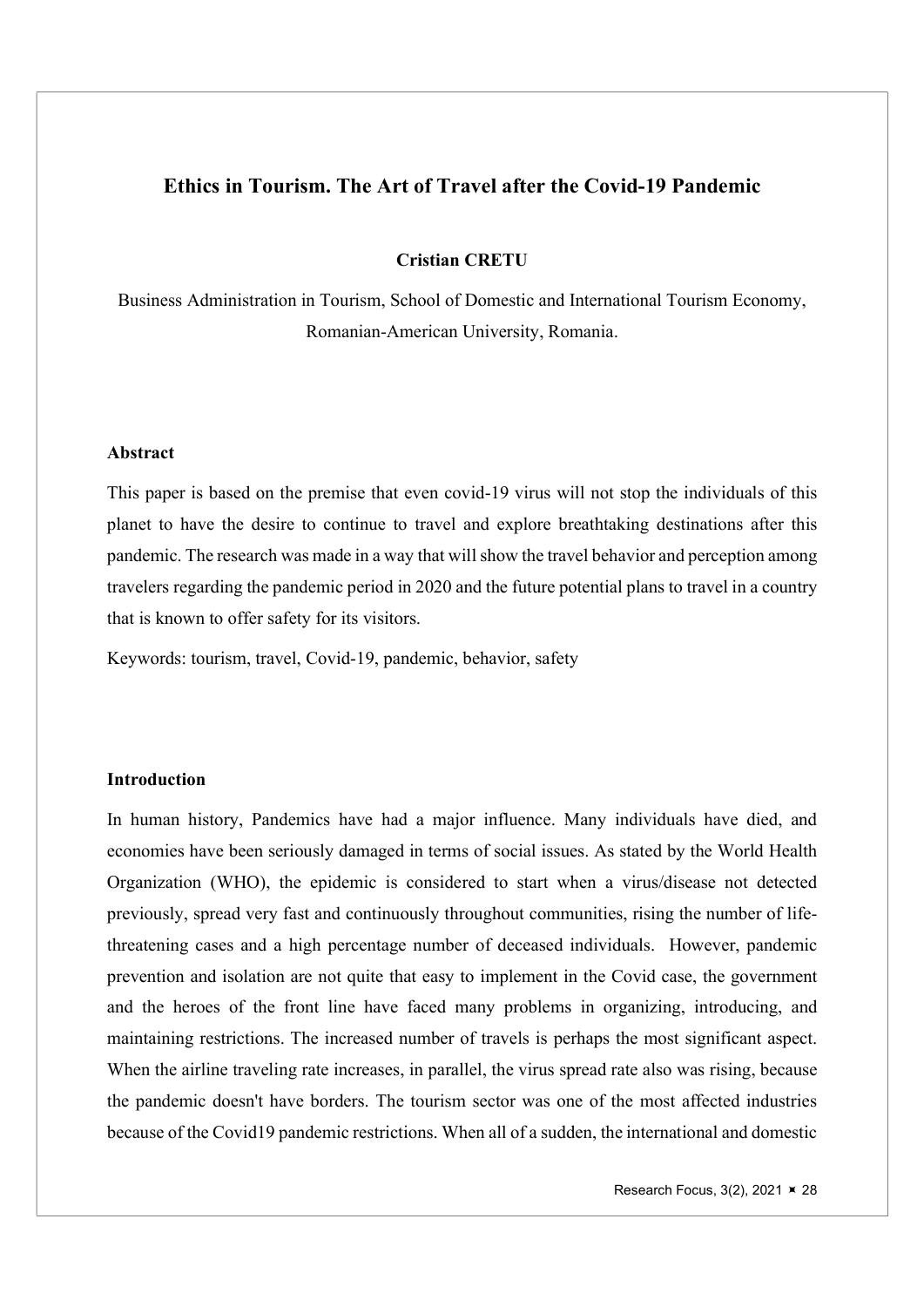flights were banned, not only the travelers were affected but also the airline companies that saw a huge drop in their revenues. The European region is still one of the important markets of the worldwide tourism industry and constitutes one in two holiday vacations globally taking into account for approximately 48% of the total outbound tourism. Therefore, in the close future, we have to think in which ways we can still maintain this sector, the tourism sector, open and safe for the travelers and also for the employees. For example, regarding the pandemic crisis over the tourism sector, the UNWTO data says that was leading to a cut of almost 57% in airline international arrivals in March 2020 and even more in the next months of 2020, with huge losses and reduction up to 1.1 billion worldwide travelers and also the unemployment rate was increasing reaching sometimes the number of 120 million employees from direct tourism jobs internationally without a job or having a long break from work.

First of all, we need to have a better understanding of the individuals' behavior and mentality regarding traveling after the pandemic, to diminish the disastrous influence of the Covid19 pandemic on the tourism sector, instead of just simply forecasting the tourist demand.

#### What are the reasons that will make people travel after the pandemic?

The pandemic caused a high level of fear amongst people, being one of the reasons why some of the individuals will unlike have the desire to travel soon. It is also the lack of understanding of the current situation and many of them being confused about what's happening, having also conspiracy theories about the virus, pandemic, vaccine, and the government that push them to be against the rules and don't obey and listen to the authorities or even don't want to do the Covid19 vaccine.

The fear of infection could last for a while after the pandemic, which leads to fear-induced consumption and interaction behaviors during and after the pandemic outbreak. Due to the fact that travelers have to challenge very risky situations and do not have insurance or medical care available throughout the pandemic burst, they have the fear of being infected with the virus and in the unfortunate case even dying, that could make them anxious and nervous towards traveling. Moreover, existing research on travelers' reactions to crises has focused exclusively on their perceived risk and post-crisis travel motivations, ignoring the psychological consequences of wellness crises. There is a lack of studies regarding the way tourists will recover from the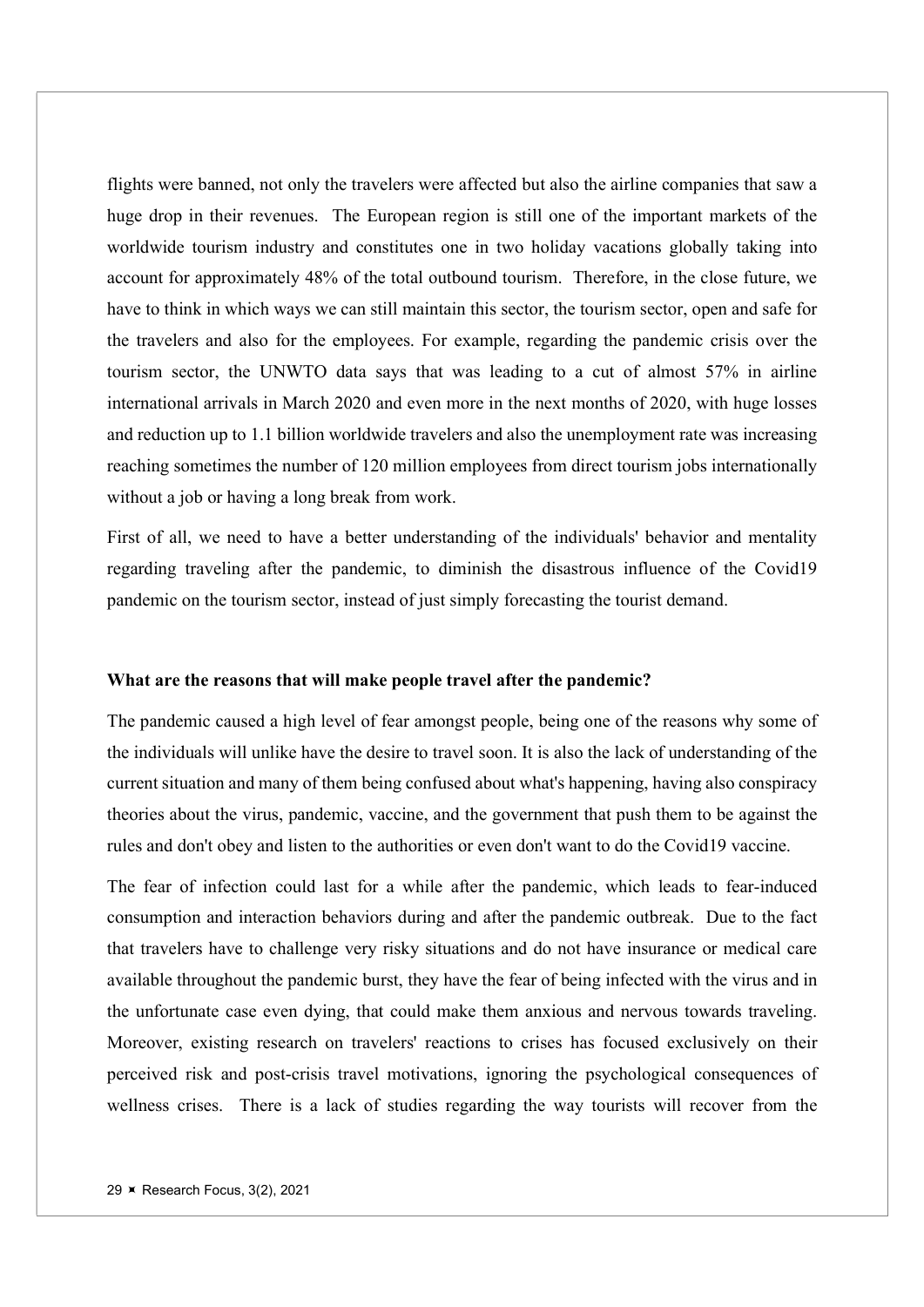psychological point of view towards a pandemic. Regardless of the public health emergency that could eventually end with repercussions for travelers, there are some studies about the way that travelers rate the pandemic threat and the way they possibly determine some travel behaviors.

As we all know in the long period of the lockdowns and restrictions everyone was nostalgic and they were looking thru old photos when they traveled and also compared the old good days when they were exploring different destinations, visiting their loved ones, partying, and having fun with friends and so on. At the same time, many individuals changed their behavior and become spontaneous, being concerned and caring more about others.

In the following statement, you can read what are the reasons why people should consider when they choose to travel in the post-pandemic period. First of all, most places for a long period will be less-crowded and ready for you to explore them. We all know how many tourists were in Rome at Fontana di Trevi, or in Venice in Piazza San Marco, but I can assure you from my own experience that if you'll travel there now or in the near future everything will be yours. You'll be able to enjoy the architecture, the sculptures and to take some picture-perfect shots. There will not be a huge waiting line at the Vatican's Museum, and you will be able to enjoy properly, all the fine art of the Italian artists.

The next trend in tourism will be about seeking quality over quantity. No more crowds and just enjoying the destination's attractions fully, by keeping some of the restrictions that were implied by the Covid-19 pandemic we can manage to create a new trend. The next reason will be much deeper and will be about ourselves and the way that we connect with nature, that will be a life experience, spiritually, giving us more freedom in thinking, more inspiration, and creativity. It will be to reconnect with the four natural elements (Water, Fire, Air, Earth) and not with technology that we've been relying lately upon. It will be a sustainable way of thinking, an eco-friendly action towards our planet and its wonders.

Another reason it will be to escape from the monotonous daily life where we stuck between work and home and doing the same activities over and over. Rethinking tourism as being a desirable reward. You will realize that traveling could be an amazing escape that might give you strength, motivation, hope, and happiness. It also could connect you with others and bond relationships that will last forever. And then, when you'll arrive home with all the memories and the thoughts about the experiences that you've had, you will be able to digest them and see how beneficial was for you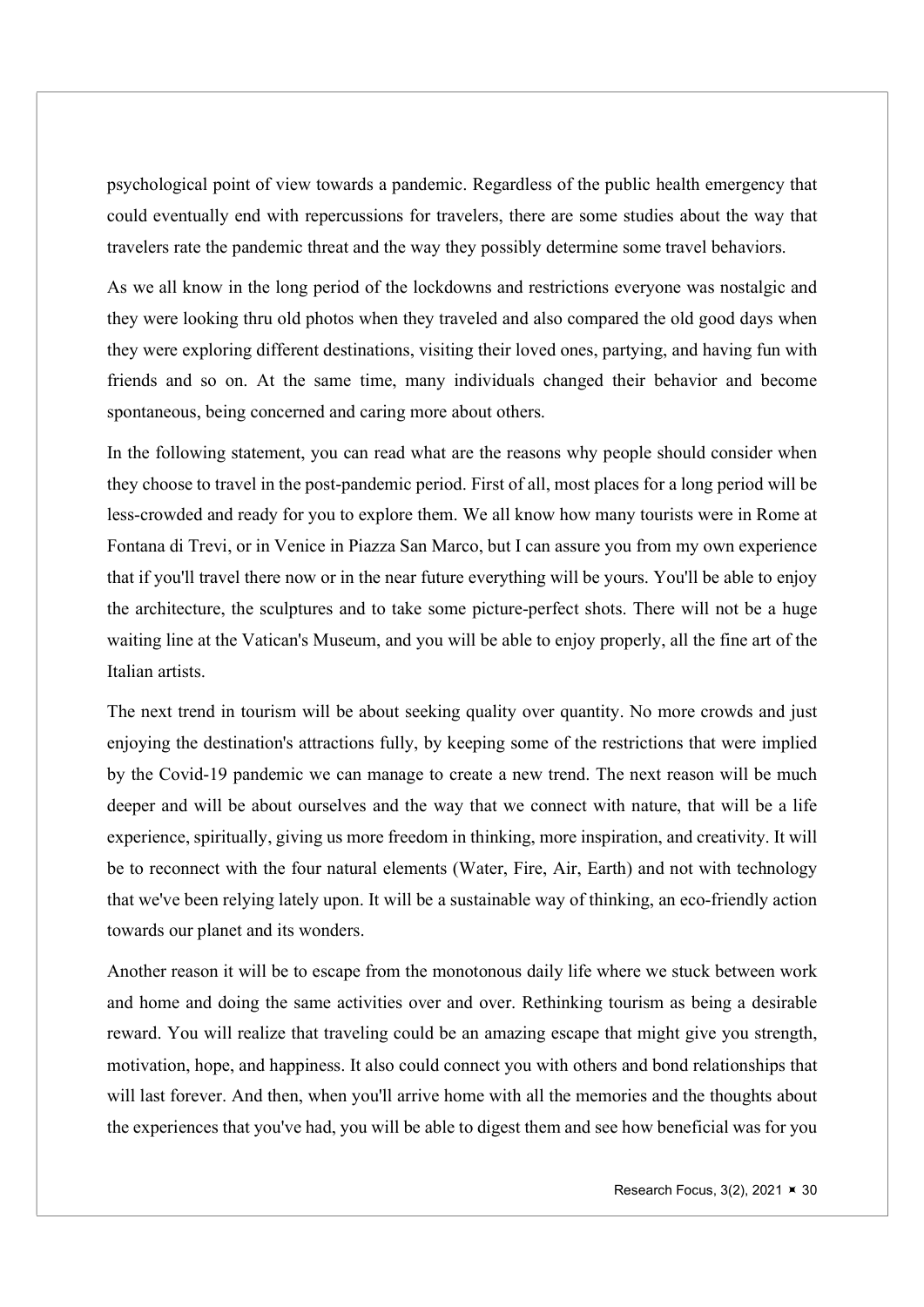to travel. It will be just like after a fitness session when your body and mind are telling you how good you feel, with your energy fully charged for the next challenges. And after that, you become so grateful for the choice you've made and start thinking about the next trip.

Let's also not forget about the pleasure that the experience of planning a trip, the act of booking a flight, accommodation, and activities gives you, the excitement, happiness and fulfillment. Travel its also boosting mental health and personal growth. For example in the year 2013, a survey had the following results regarding the tourists in U.S. that tourism makes them to improve energy, empathy, attention and focus.

### Which destinations can offer safety for its tourists in the next period?

And now, let's talk about your safety, where is safe to travel, where people feel safe to be after the Covid-19 pandemic. While doing research about this topic, my eyes just stopped for a second on the Travel Pulse article about the safest places to travel in 2021 because I agreed with that immediately when I saw the photo of the capital of Iceland, Reykjavik. I was actually traveling to Iceland in 2020 for an exchange program, before the pandemic started, and I know what the situation is there and I couldn't agree more with Iceland being the safest place to travel. There are also other destinations in that article that I will love to mention as well.

Regarding Iceland and why is the safest place to travel, there are some reasons that will make you think about having this country as your next destination. A good reason is that Iceland does not have harmful animals like snakes, bears, poisonous spiders, etc. For example, you can easily walk outside at the night without thinking that you will going to meet a bear, but instead if it is wintertime there are many chances for you to see the northern lights. The only "hazardous" animal in Iceland will be the Arctic Fox but is a pacifist animal, that will approach you just for food.

Another good reason is the fact that the crime rate is very low and the murder rate from 0 up to 1.5 a year. Also, there everyone stands for equality and the aim is to reduce inequities, they have a law that is stated as follows, "the women can not be paid less than men for the same work", and also agrees to be legal with same-sex adoption and marriage. All individuals can practice their religion that they believe in, and in the capital, it's plan to be build a mosque and also a Pagan center. A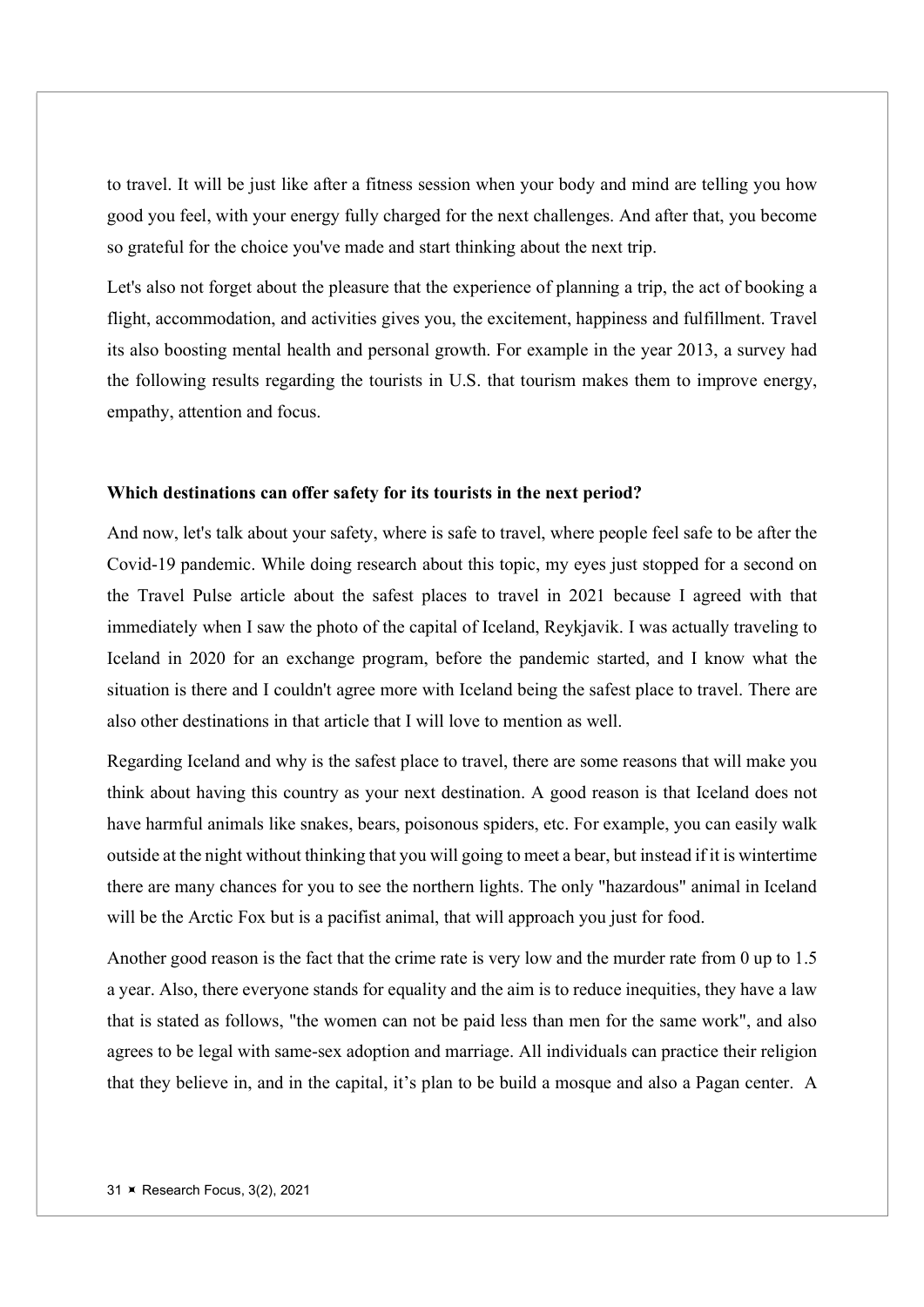good reason for travelers from all around the world is that in the country, everyone uses the English language, sometimes as a primary language, even do they have the Icelandic language.

Everyone is safe and feels safe, nobody has a bodyguard, not even the president. And also, another interesting fact is that the police do not carry any weapons with them, because there is no use for them, they don't need guns, everyone is peaceful.

The next destination that is safe to travel to is Canada, especially the Quebec region, followed by Auckland, New Zeeland, and Australia being countries that responded very well to the Covid-19 crisis and managed to be on this top. Other destinations that could be mentioned in this top are Switzerland, Scandinavian countries with Norway, Sweden, and Finland that is still the world's happiest country, Italy, Ireland, Singapore, Thailand and Taiwan, Portugal, and even Japan that was being ranked as 10th in the top made by the Berkshire Hathaway regarding the safest countries.

Leaving aside this globally top of the safest countries/ places to visit after the pandemic. In Europe has been nominated by the European Best Destinations, Braga, Portugal, the best destination of 2021 to travel to. Is a mesmerizing place as seen online platforms like Instagram, and worth to be explored.

## Conclusion

In conclusion, we all have to remind ourselves, the power of traveling and the beneficial aspects that come with it. We need to support the local businesses that depend on tourism while trying to be as eco-friendly and sustainable as possible and promote traveling in every way we can. This paper will increase the awareness of the safest destinations to travel post-pandemic towards individuals that search for a place that could provide safe for them. Don't stop dreaming! Don't stop traveling!